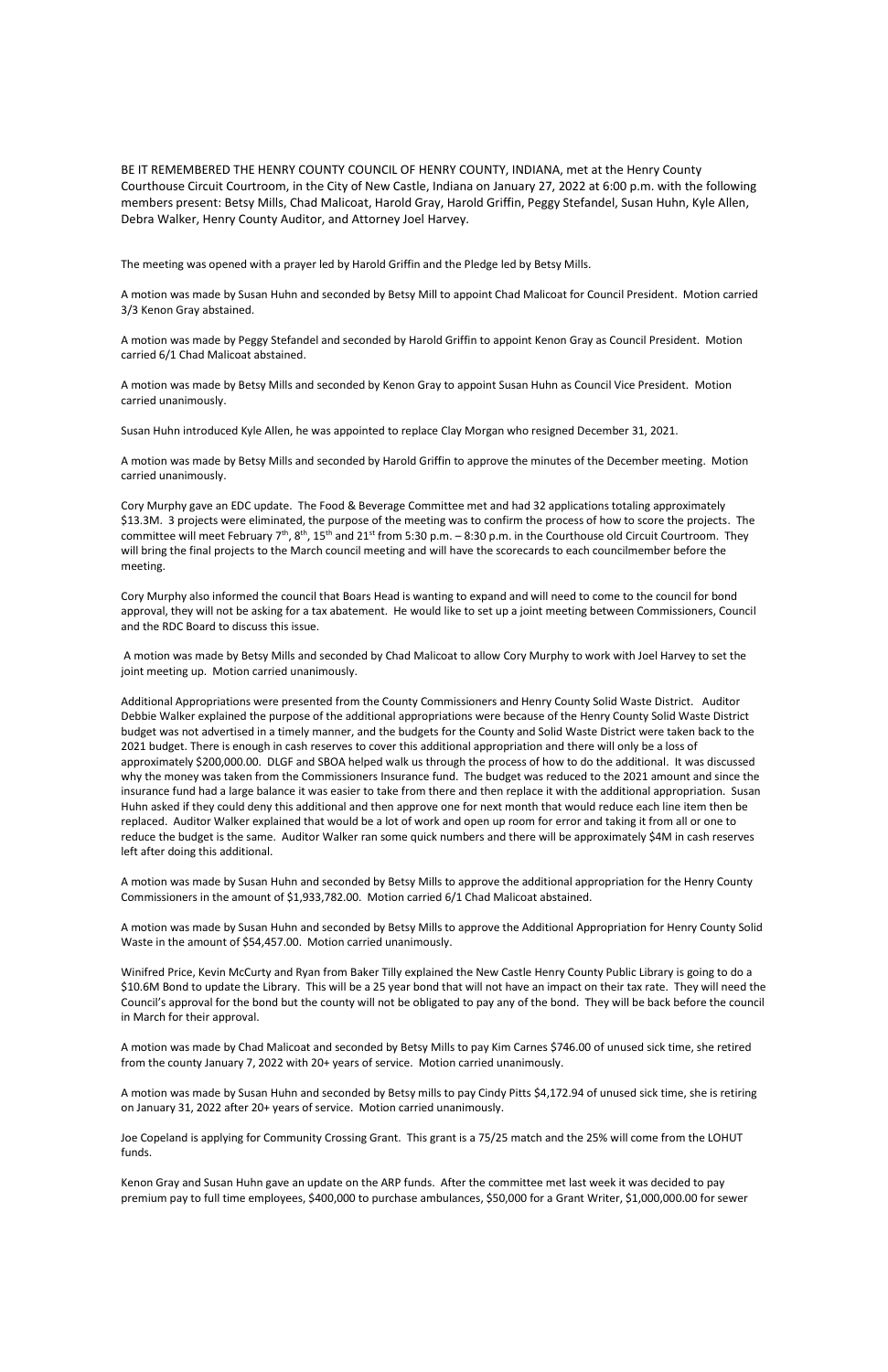line to the new jail, \$10,000.00 for \$1,000 signing bonus for 10 new jail employees and \$8,700.00 for assessment of county buildings and repairs that need to be done.

A motion was made by Chad Malicoat and seconded by Betsy Mills to approve Resolution 2022-1 An Ordinance Authorizing the Expenditure of Coronavirus Local Fiscal Recovery Funds for Premium Pay. Motion carried unanimously.

### ORDIANANCE 2022-1

### AN ORDINANCE AUTHORIZING THE EXPENDITURE OF CORONAVIRUS LOCAL FISCAL RECOVERY FUNDS FOR PREMIUM PAY

#### WHEREAS**,** the American Rescue Plan Act of 2021 ("ARP"), was enacted on March 11, 2021; and

WHEREAS, ARP, among other things, established a Coronavirus Local Fiscal Recovery Fund, which provides for the disbursement of revenue from the United States Treasury to local governmental units to assist local governmental units in remedying the negative fiscal impacts stemming from the COVID 19 Public Health Emergency; and

WHEREAS**,** the Coronavirus Local Fiscal Recovery Fund, established under 42 U.S.C. § 803, provides for distribution of revenue to counties; and

WHEREAS**,** revenue received from the Coronavirus Local Fiscal Recovery Fund may only be utilized for the specified purposes set forth in 42 U.S.C. § 803 (c); and

WHEREAS**,** one of the permitted uses of funds received is to "respond to workers performing essential work during the COVID 19 Public Health Emergency by providing premium pay to eligible workers of the … county ….."; and

WHEREAS**,** Henry County, Indiana wishes to provide "premium pay" to a number of its employees who are "eligible workers," who performed "essential work" as those terms are defined in 42 U.S.C § 803; and

NOW THEREFORE, BE IT ORDAIANED**,** by the Henry County Council, as follows:

1. Any current full- time employee of the County working in the Emergency Medical Service Department, Health Department, Sheriff's Department (categorized as Protective Occupations and Law Enforcement), or in the Henry County Jail (categorized as Protective Occupations and Law Enforcement or Special Occupations), who worked at least one thousand two hundred fifty hours (1,250) hours between March 22, 2020, and December 31, 2020, shall receive a one- time payment of three hundred eighty- five (385) hours of premium pay at the rate of thirteen dollars (\$ 13.00) per hour.

2. Any current full-time employee of the County working as courthouse maintenance, in the E911 Department or in the Community Corrections Department, who worked at least one thousand two hundred fifty hours (1,250) between March 22, 2020 and December 31, 2020, shall receive a one-time payment of one hundred hours of premium pay at the rate of thirteen dollars (\$13.00) per hour.

3. Any other current employee of the County, who worked at least one thousand two hundred fifty (1,250) hours between March 22, 2020, and December 31, 2020, shall receive a one- time payment of one hundred (100) hours of premium pay at the rate of ten dollars (\$10.00) per hour.

4. The payment made to any employee of the Emergency Medical Service Department shall be reduced by the sum of seven hundred dollars (\$700) to account for additional compensation previously provided to such employees as a result of the Emergency Medical Service Department's receipt of an ARP Rural Payment.

5. The payment made to any employee who took a voluntary furlough during 2020 shall be prorated based upon the number of weeks the employee was furloughed during 2020.

6. For purposes of calculating the number of hours worked, pre-arranged, paid vacation days shall be considered as hours worked.

7. Elected officials, volunteers, part-time employees, employees who are exempt from overtime compensation under the Fair Labor Standards Act, and any employee who primarily worked remotely during the period of March 22, 2020 to December 31, 2020, shall not be eligible to receive premium pay.

8. The total amount of premium pay paid pursuant to this Ordinance shall not exceed the sum of six hundred thousand dollars (\$600,000.00). In the event the County Auditor determines that more than six hundred thousand dollars (\$600,000.00) is necessary to make the payments described in this Ordinance, premium pay shall not be made to any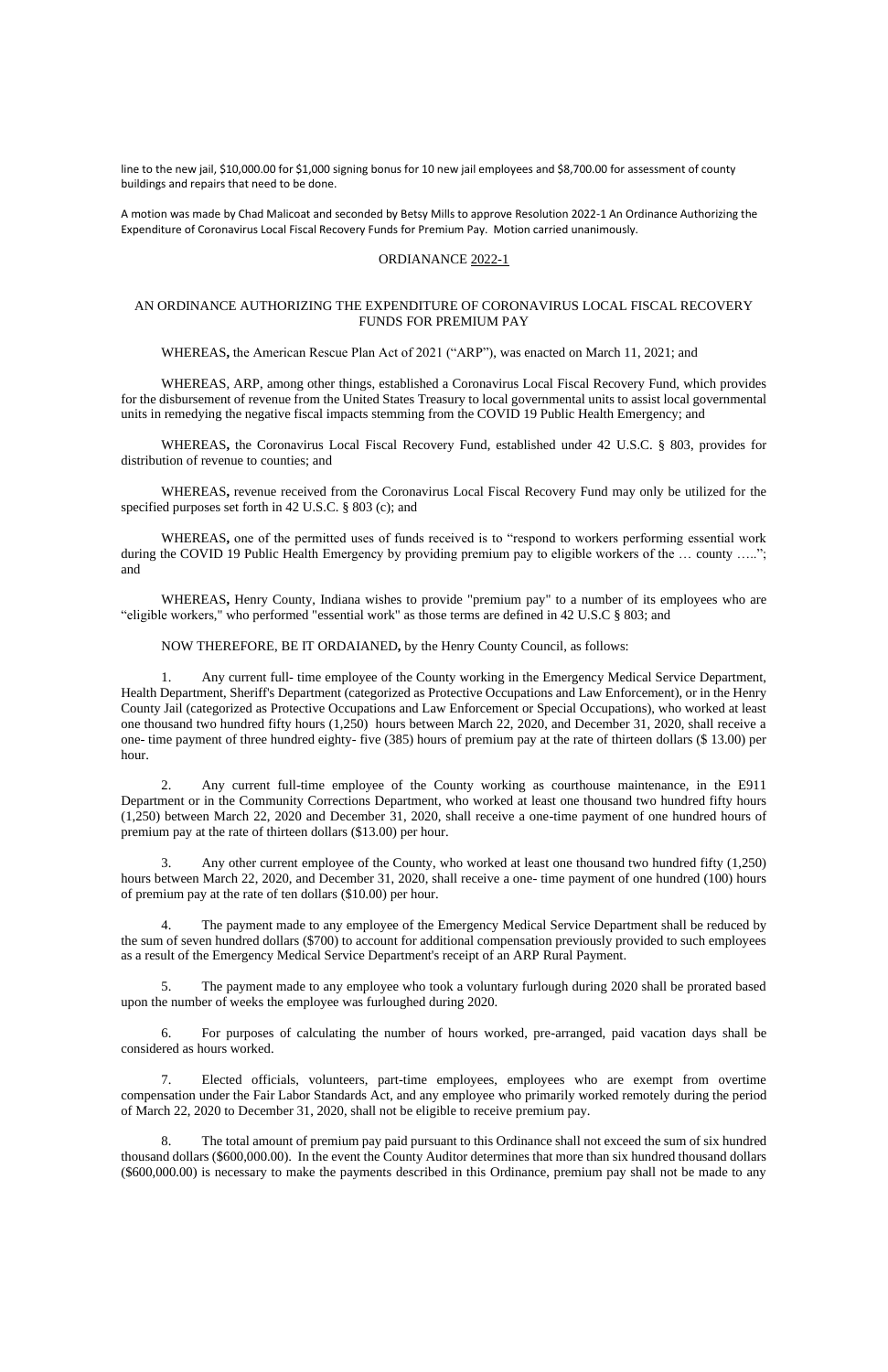employee until such time as the Board of County Commissioners and County Council modify this Ordinance and the County's written plan for the expenditure of revenue received under 42 U.S.C.§ 803.

9. The employees that are receiving premium pay pursuant to this Ordinance are determined to be "eligible workers" as that term is defined by 42 U.S. C. § 803 (g) (2).

**SEVERABILITY:** Any provision herein contained which is found by a court of competent jurisdiction to be unlawful or which by operation of law shall be inapplicable, shall be deemed omitted but the rest and remainder of this ordinance, to the extent feasible, shall remain in full force and effect.

**EFFECTIVE DATE:** This Ordinance shall become effective immediately upon passage.

ALL OF WHICH IS ORDAINED this \_\_\_\_\_ day of \_\_\_\_\_\_\_\_\_\_\_\_\_\_\_\_\_, 2022.

| PASSED this | dav | $2022$ , by a vote of | (aves) to |
|-------------|-----|-----------------------|-----------|
| (navs).     |     |                       |           |

10. The County Auditor and County Treasurer are hereby authorized to make payment to the "eligible workers" in the amounts described in this Ordinance in a lump sum (less any applicable withholdings).

(nays).

## COUNTY COUNCIL OF HENRY COUNTY, INDIANA

\_\_\_\_\_\_\_\_\_\_\_\_\_\_\_\_\_\_\_\_\_\_\_\_\_\_\_\_\_\_\_\_\_\_\_\_\_\_\_\_\_\_\_\_\_\_

President

\_\_\_\_\_\_\_\_\_\_\_\_\_\_\_\_\_\_\_\_\_\_\_\_\_\_\_\_\_\_\_\_\_\_\_\_\_\_\_\_\_\_\_\_\_\_

\_\_\_\_\_\_\_\_\_\_\_\_\_\_\_\_\_\_\_\_\_\_\_\_\_\_\_\_\_\_\_\_\_\_\_\_\_\_\_\_\_\_\_\_\_\_

\_\_\_\_\_\_\_\_\_\_\_\_\_\_\_\_\_\_\_\_\_\_\_\_\_\_\_\_\_\_\_\_\_\_\_\_\_\_\_\_\_\_\_\_\_\_

\_\_\_\_\_\_\_\_\_\_\_\_\_\_\_\_\_\_\_\_\_\_\_\_\_\_\_\_\_\_\_\_\_\_\_\_\_\_\_\_\_\_\_\_\_\_

\_\_\_\_\_\_\_\_\_\_\_\_\_\_\_\_\_\_\_\_\_\_\_\_\_\_\_\_\_\_\_\_\_\_\_\_\_\_\_\_\_\_\_\_\_\_

\_\_\_\_\_\_\_\_\_\_\_\_\_\_\_\_\_\_\_\_\_\_\_\_\_\_\_\_\_\_\_\_\_\_\_\_\_\_\_\_\_\_\_\_\_\_

ATTEST:

\_\_\_\_\_\_\_\_\_\_\_\_\_\_\_\_\_\_\_\_\_\_\_\_\_\_\_\_\_\_\_

Debra G. Walker, County Auditor

A motion was made by Susan Huhn and seconded by Chad Malicoat to approve Commissioners Resolution 2022-01-26-001 A Resolution Amending Henry County's Written Plan for the Expenditure of Coronavirus Local Fiscal Recovery Funds. Motion

carried unanimously.

#### **RESOLUTION NO.: 2022-01-26-001**

# **A RESOLUTION AMENDING HENRY COUNTY'S WRITTEN PLAN FOR THE EXPENDITURE OF CORONAVIRUS LOCAL FISCAL RECOVERY FUNDS**

**WHEREAS,** the American Rescue Plan Act of 2021 ("ARP"), was enacted on March 11, 2021;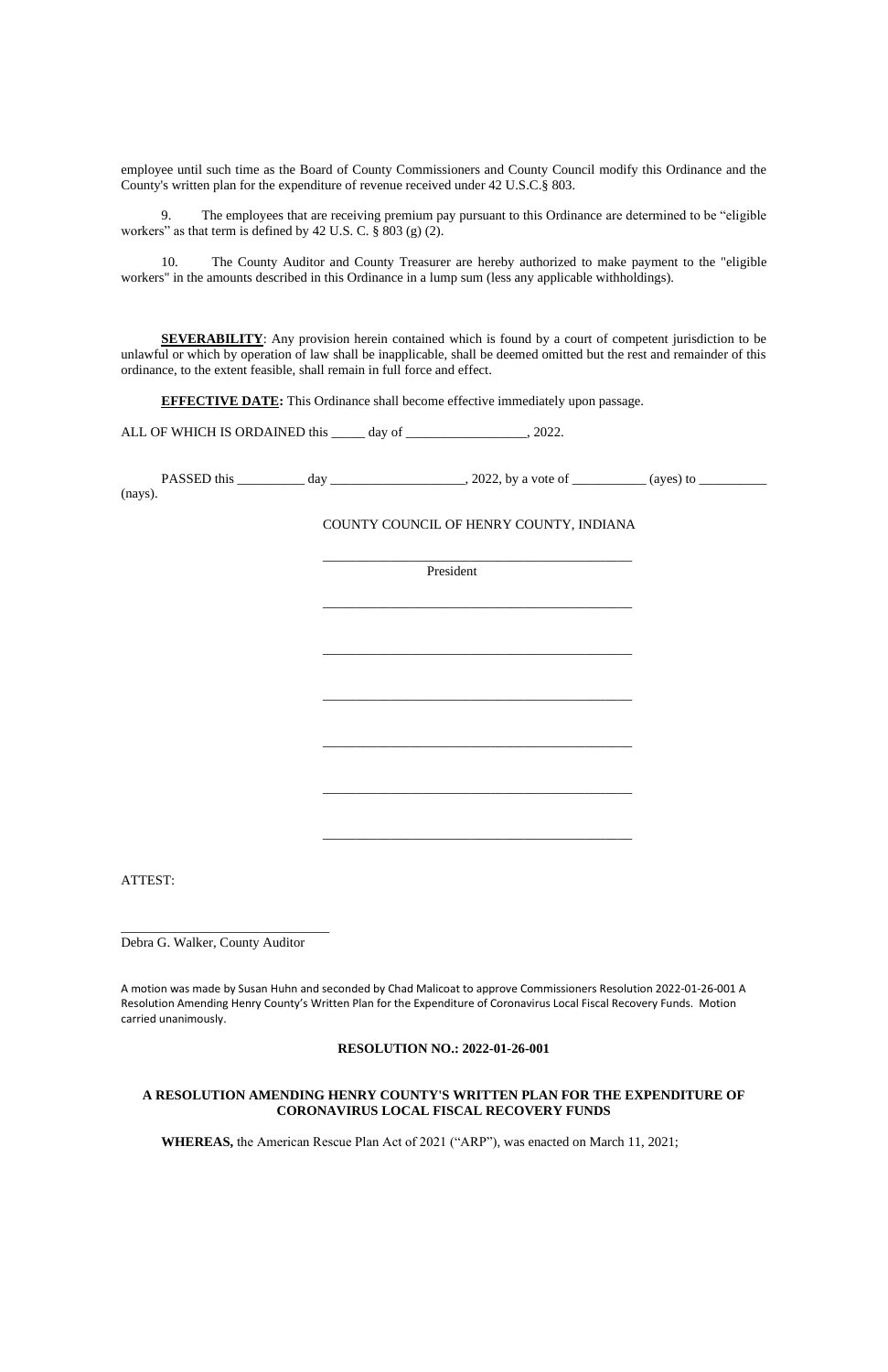**WHEREAS**, ARP, among other things, established a Coronavirus Local Fiscal Recovery Fund, which provides for the disbursement of revenue from the United States Treasury to local governmental units to assist local governmental units in remedying the negative fiscal impacts stemming from the COVID 19 Public Health Emergency; and

**WHEREAS,** the Coronavirus Local Fiscal Recovery Fund, established under 42 U.S.C. § 803, provides for distribution of revenue to counties throughout the United States.; and

**WHEREAS,** revenue received from the Coronavirus Local Fiscal Recovery Fund may only be utilized for the specified purposes set forth in 42 U.S.C. § 803 (c); and

**WHEREAS,** on November 17, 2021, the Board of Commissioners of Henry County adopted Resolution 2021- 11-17-013, in which it established a written plan for expenditure of sums received through the Coronavirus Local Fiscal Recovery Fund and allocated the sum of one million dollars (\$1,000,000.00) to contribute to the cost of improving the sanitary sewer line that will serve the new Henry County Jail and Rehabilitation Center; and

**SEVERABILITY**: Any provision herein contained which is found by a court of competent jurisdiction to be unlawful, or which by operation of law shall be deemed unenforceable, shall be omitted, but the rest and remainder of this resolution, to the extent feasible, shall remain in full force and effect.

ADOPTED BY THE BOARD OF COMMISSIONERS OF HENRY COUNTY, INDIANA, THIS \_\_\_ DAY OF  $\frac{2022}{2}$ 

**WHEREAS,** the Board of Commissioners wishes to amend the written plan for expenditure to provide for additional uses of revenue received through the Coronavirus Local Fiscal Recovery Fund.

**NOW THEREFORE, BE IT RESOLVED,** by the Board of Commissioners of Henry County, Indiana, as follows:

1. Henry County hereby adopts the written plan for expenditure of revenue received from the Coronavirus Local Fiscal Recovery Fund, as set forth on the attached "Exhibit A."

2. The remaining sums received by Henry County through the Coronavirus Local Fiscal Recovery Fund may be utilized for any of the purposes set forth in 42 U.S.C. § 803 (c). The written plan for expenditure will be amended from time to time as determined by the Board of Commissioners of Henry County in advance of any other expenditures.

**REPEALER:** All resolutions or parts of resolutions in conflict herewith are hereby repealed.

\_\_\_\_\_\_\_\_\_\_\_\_\_\_\_\_\_\_\_\_\_\_\_\_\_\_\_\_\_\_\_\_\_\_

\_\_\_\_\_\_\_\_\_\_\_\_\_\_\_\_\_\_\_\_\_\_\_\_\_\_\_\_\_\_\_\_\_\_

\_\_\_\_\_\_\_\_\_\_\_\_\_\_\_\_\_\_\_\_\_\_\_\_\_\_\_\_\_\_\_\_\_\_

ATTEST:

\_\_\_\_\_\_\_\_\_\_\_\_\_\_\_\_\_\_\_\_\_\_\_\_\_\_\_\_\_

APPROVED, by the County Council of Henry County, Indiana, this \_\_\_\_\_\_\_\_\_ day \_\_\_\_\_\_\_\_\_\_\_\_\_\_\_\_\_, 2022, by a vote of  $\_\_\_\_\_$  (ayes) to  $\_\_\_\_\_\_$  (nays).

County Auditor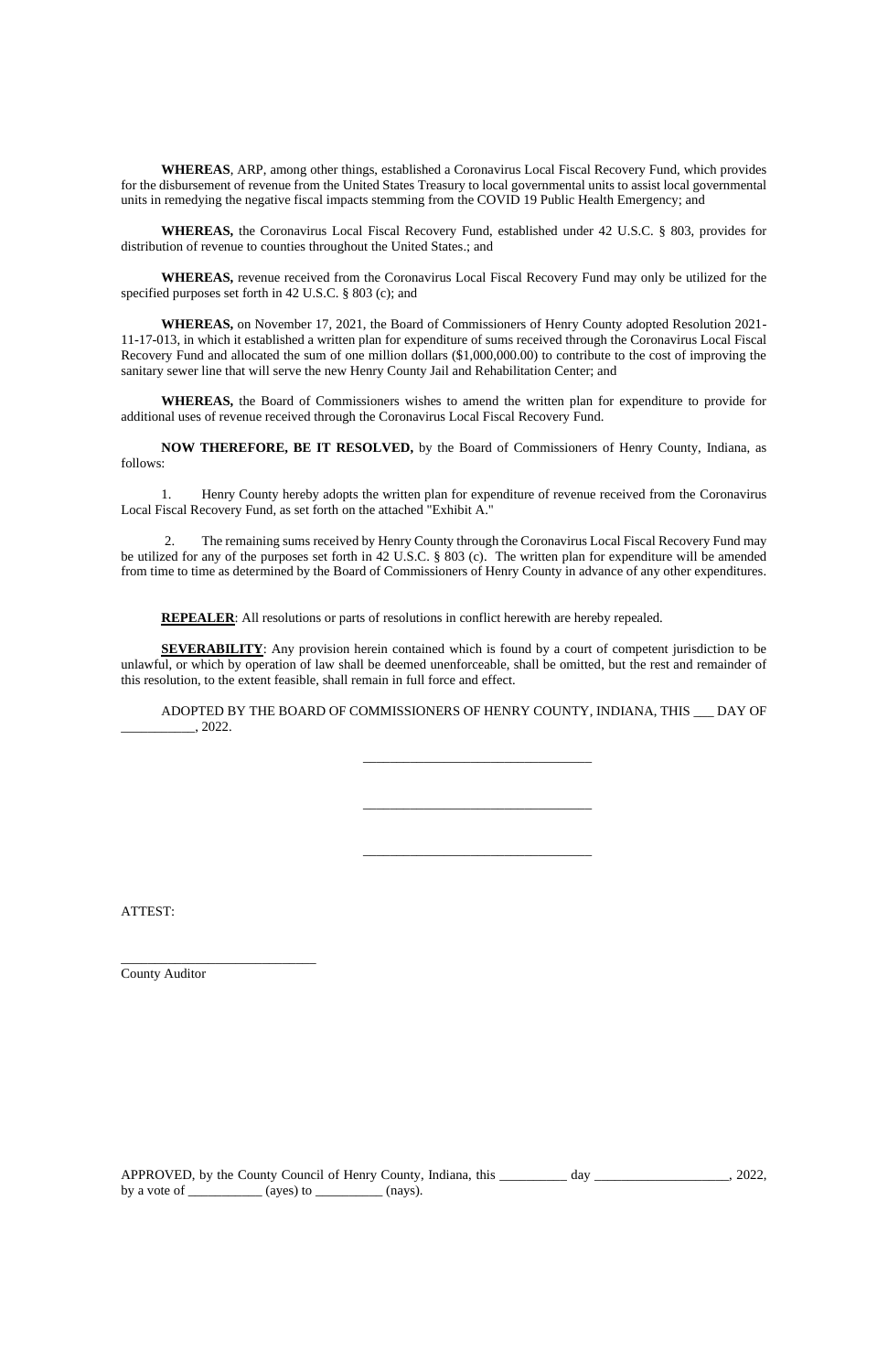COUNTY COUNCIL OF HENRY COUNTY, INDIANA

\_\_\_\_\_\_\_\_\_\_\_\_\_\_\_\_\_\_\_\_\_\_\_\_\_\_\_\_\_\_\_\_\_\_\_\_\_\_\_\_\_\_\_\_\_\_

President

\_\_\_\_\_\_\_\_\_\_\_\_\_\_\_\_\_\_\_\_\_\_\_\_\_\_\_\_\_\_\_\_\_\_\_\_\_\_\_\_\_\_\_\_\_\_

\_\_\_\_\_\_\_\_\_\_\_\_\_\_\_\_\_\_\_\_\_\_\_\_\_\_\_\_\_\_\_\_\_\_\_\_\_\_\_\_\_\_\_\_\_\_

\_\_\_\_\_\_\_\_\_\_\_\_\_\_\_\_\_\_\_\_\_\_\_\_\_\_\_\_\_\_\_\_\_\_\_\_\_\_\_\_\_\_\_\_\_\_

\_\_\_\_\_\_\_\_\_\_\_\_\_\_\_\_\_\_\_\_\_\_\_\_\_\_\_\_\_\_\_\_\_\_\_\_\_\_\_\_\_\_\_\_\_\_

\_\_\_\_\_\_\_\_\_\_\_\_\_\_\_\_\_\_\_\_\_\_\_\_\_\_\_\_\_\_\_\_\_\_\_\_\_\_\_\_\_\_\_\_\_\_

\_\_\_\_\_\_\_\_\_\_\_\_\_\_\_\_\_\_\_\_\_\_\_\_\_\_\_\_\_\_\_\_\_\_\_\_\_\_\_\_\_\_\_\_\_\_

ATTEST:

\_\_\_\_\_\_\_\_\_\_\_\_\_\_\_\_\_\_\_\_\_\_\_\_\_\_\_\_\_\_\_

Debra G. Walker, County Auditor

## **WRITTEN PLAN FOR EXPENDITURE OF FUNDS RECEIVED THROUGH THE CORONAVIRUS LOCAL RECOVERY FUND**

The sums received by Henry County, Indiana from the Coronavirus Local Fiscal Recovery Fund, shall be utilized for the following purposes:

1. \$ 1,000,000.00 to contribute to the cost of a new sanitary sewer line that will service the Henry County jail (42 U.S.C. § 803 (c) (1) (D)) (authorized in Resolution 2021-11-17-013);

6. \$ 8,700.00 to obtain an assessment of the physical condition of certain buildings owned by Henry County for the purpose of determining any necessary modifications or repairs to the buildings, including repairs or modifications necessary to respond to the public health emergency with respect to COVID-19 (42 U.S.C. § 803 (c) (1) (A)).

2. \$ 600,000.00 for premium pay to certain employees of Henry County, Indiana, as described in an Ordinance to be adopted by the Henry County Council (42 U.S.C. § 803 (c) (1) (B));

3. \$ 10,000.00 as a hiring bonus for new employees accepting employment as jail officers at the Henry

County Jail and Rehabilitation Center after such facility is opened (42 U.S.C. § 803 (c) (1) (A));

4. \$ 50,000.00 to retain an employee whose job duties will consist of selecting and writing grant applications on behalf of Henry County in part, to obtain additional funds for the purpose of addressing the negative effects of COVID-19 (42 U.S.C. § 803 (c) (1) (A));

5. \$ 400,000.00 to obtain one or more ambulances for use by the Henry County Emergency Medical Service (42 U.S.C. § 803 (c) (1) (A)); and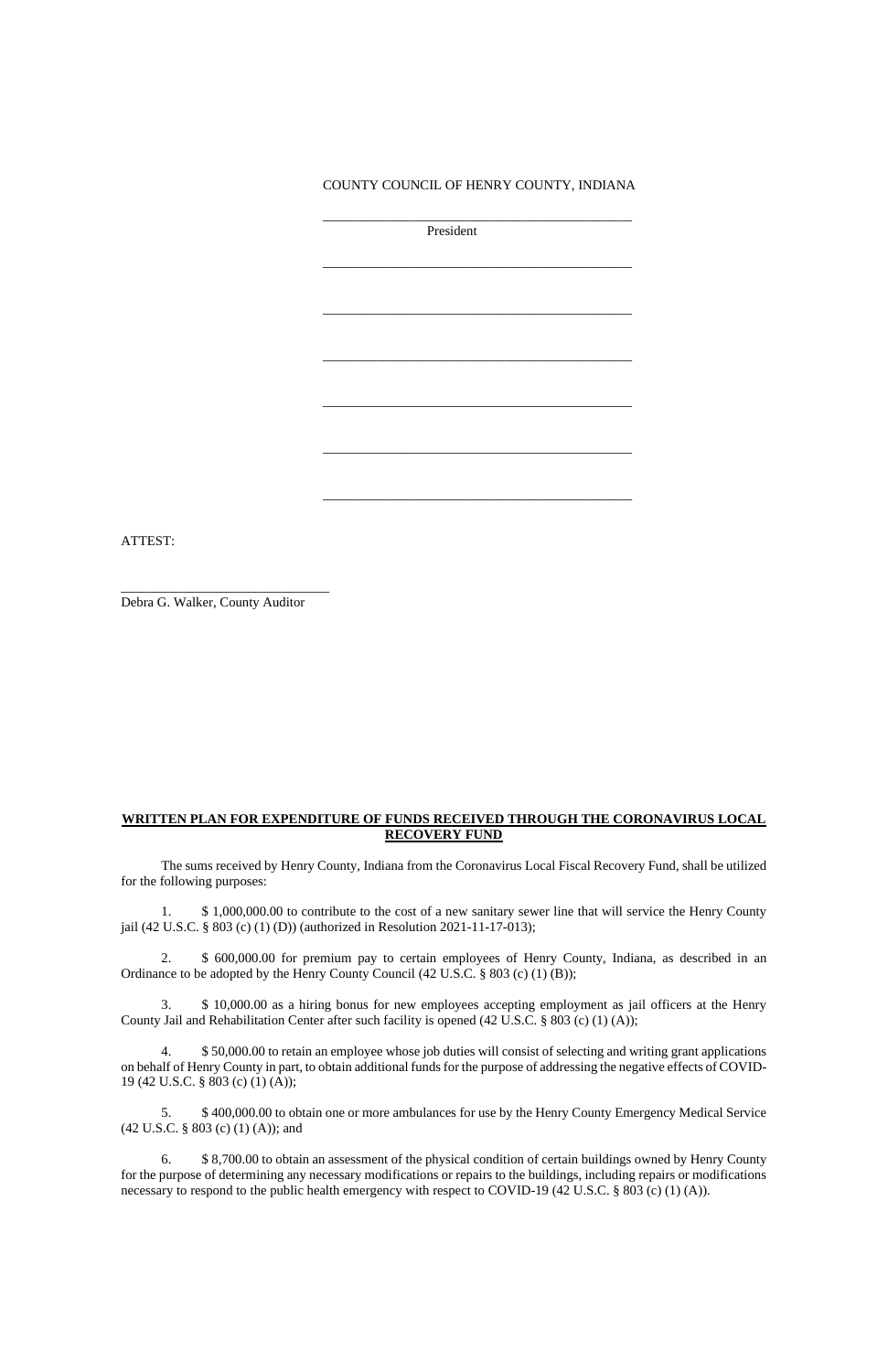#### Exhibit A

Abatement Committee Chad Malicoat and Peggy Stefandel Assessor Peggy Stefandel Auditor Chad Malicoat Clerk & Voter Registration Peggy Stefandel Commissioners Kenon Gray Community Corrections Kyle Allen Coroner Betsy Mills Correctional/Detention/Jail Kenon Gray, Susan Huhn, Chad Malicoat Drug Abuse & Mental Health Kenon Gray, Kyle Allen Peggy Stefandel Eastern IN Region Plan Com. Betsy Mills Economic Development Corp. Kenon Gray Council President (back-up: Betsy Mills) Extension Office Susan Huhn Health Department Kenon Gray Highway Department Kenon Gray Insurance (ad hoc) Kenon Gray Job Classification/Salary Advisory Chad Malicoat, Betsy Mills, Kyle Allen Juvenile Detention Alt's (JDAI) Kenon Gray, Memorial Park Susan Huhn Planning Commission Kenon Gray Probation Kyle Allen Prosecutor Kyle Allen Public Defender Kyle Allen Public Safety LIT Harold Griffin, Susan Huhn, Chad Malicoat Recorder Peggy Stefandel Redevelopment (RDC) Chad Malicoat Sheriff's/911 Harold Griffin Solid Waste Management Kenon Gray Surveyor **Kyle Allen** Treasurer Betsy Mills Unified Courts Kyle Allen Veteran's Office Kyle Allen

A motion was made by Chad Malicoat and seconded by Betsy Mills to approve the following Liaison Appointment:

Motion carried unanimously.

A motion was made by Chad Malicoat and seconded by Susan Huhn to approve the 2022 meeting dates and times of the County Council. Meeting times have changed to 3:30 p.m. unless there is a public hearing and the meetings will be changed to the evening. Meeting dates are as follows:

February 24; March 24; April 28; May 26; June 23; July 28; August 25; September 22; October 27; November 17; December 22.

Motion carried unanimously.

It was discussed by the council if appointments to boards should be advertised so other could apply for the position.

A motion was made by Susan Huhn and seconded by Betsy Mills to change the policy to advertise appoints and to be done in a timely manner. Motion carried 6/1 Peggy Stefandel voted no.

Susan Huhn did not intend for the last motion to be made the way that she made it.

A motion was made by Chad Malicoat and seconded by Susan Huhn to rescind the last motion that Susan Huhn made. Motion carried unanimously.

A motion was made by Chad Malicoat and seconded by Susan Huhn to make a policy to appoint appointments in a timely manner and it is not required to advertise for them but is an option. Motion carried unanimously.